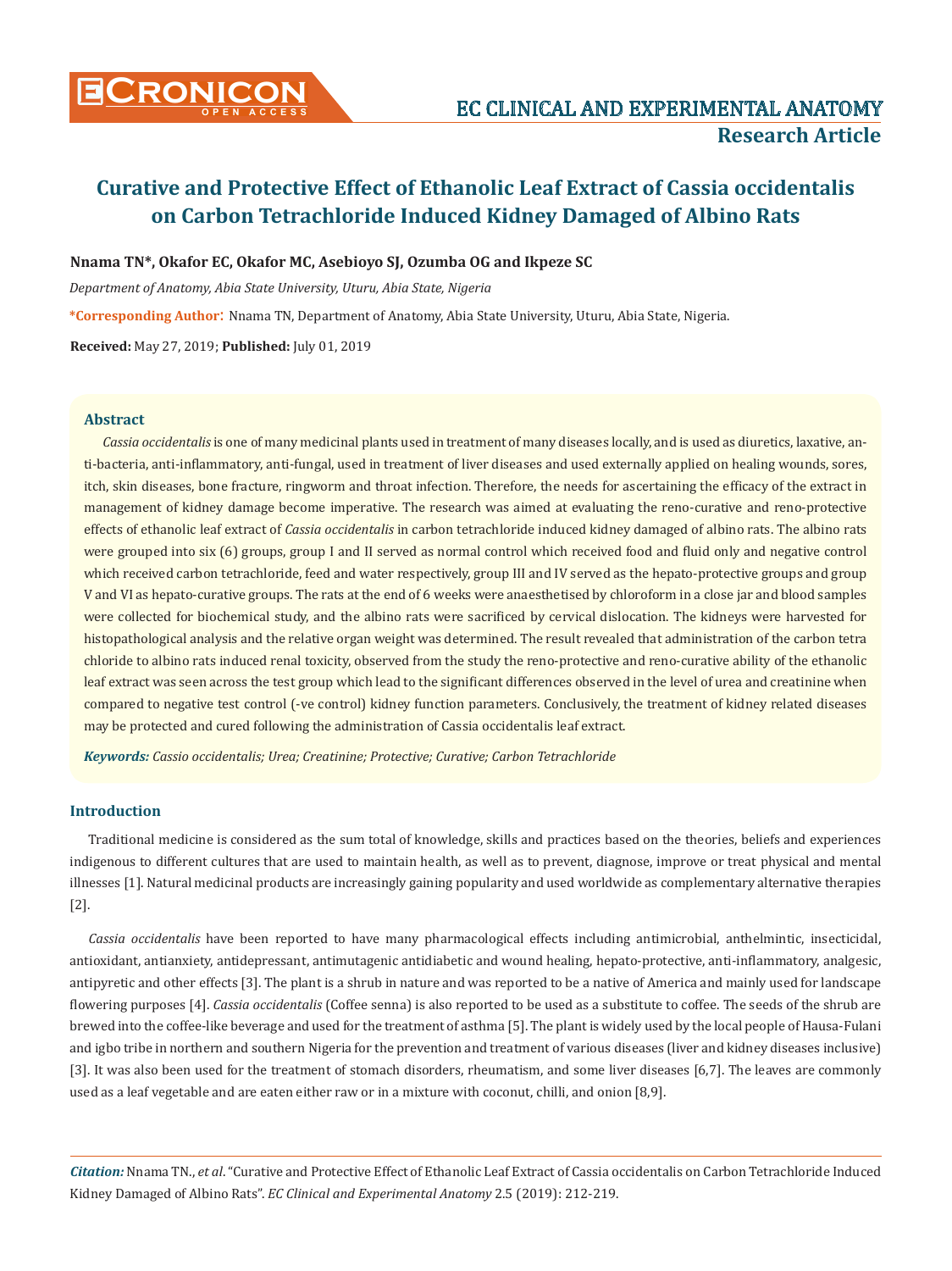Kidneys are the major organs in eliminating toxic compound metabolized by the liver, it receives about 1200ml of blood per minute [10], containing a lot of chemical compounds. Therefore, damage to the kidneys can be determined by measuring the level of urea, electrolyte and creatinine in blood as an indicator of kidney damage. Urea is a byproduct from protein breakdown. About 90% of urea produced is excreted through the kidney [11]*.* Meanwhile, the creatinine is a waste product from a muscle creatinine, which is used during muscle contraction. Creatinine is commonly measured as an index of glomerular function [12].

Carbon tetrachloride is a solvent that has been used in the past as a cleaning fluid or degreasing agent, as a grain fumigant, and industrially in the synthesis of refrigeration fluid and propellants for aerosol cans [13]. Although most of these uses have been discontinued, the possibility still exists for carbon tetrachloride to be released to the environment, primarily through industrial processes or old bottles of cleaning agents containing carbon tetrachloride that may still be in the home [13]. Renal injury is observed in animal studies, but usually at higher doses with lesser severity than in humans [13]. In oral exposure studies, the effect levels for kidney toxicity are generally higher than for hepatic toxicity [13]. Some intermediate-duration inhalation bioassays in rats reported the adverse effect level for the kidney to be the same as or higher than that for the liver. In a 2-year inhalation study in F344 rats, exposure to carbon tetrachloride at hepatotoxic levels increased the severity of chronic progressive nephropathy compared to the control group [13].

The critical process underlying CCl<sub>4</sub> hepatotoxicity is the combining effect of both lipid peroxidation and the covalent binding of CCl<sub>4</sub> reactive metabolites to lipids and proteins (Masuda and Nakamura, 1990). It has been shown that CCl<sub>4</sub> induced lipid peroxidation can be obstructed by natural antioxidants [14]. The identification of naturally occurring inhibitors of peroxidation resulting in cell damage could therefore lead to important new strategies for disease prevention [14]. Carbon tetrachloride and its metabolites are excreted primarily in exhaled air and to a lesser extent in the urine and faeces (IPCS, 1999). Studies on the uptake, tissue distribution and elimination of carbon tetrachloride by mice, rats and hamsters have shown that rats are the least sensitive to the hepatotoxic effects of repeated inhaled carbon tetrachloride (32 - 770 mg/m<sup>3</sup>) and are notably less sensitive than mice to the hepatocarcinogenic effects [15] and that this species sensitivity correlates with carbon tetrachloride equivalent dose to liver and with the ability to metabolize carbon tetrachloride [15,16]. Predictions obtained from physiologically based pharmacokinetic models suggest that metabolism of carbon tetrachloride in the average rat is greater than that in the average human (Delic., *et al.* 2000). Calore., *et al.* in their studies demonstrated that oral treatment of pregnant rats with hydroalcoholic extracts of *Cassia occidentalis* stem and leaf in doses of 0.25 and 0.5 g/kg did not change most of the reproductive parameters [17]. it was observed that there an index of dead foetuses from pregnant rats treated with *Cassia occidentalis*  0.25 and 0.5 g/kg, suggesting a possible abortive effect of this extract [18]. However, the study aimed at evaluating the Curative and protective effects of ethanolic leaf extract of *Cassia occidentalis* in carbon tetrachloride induced kidney damaged of albino rats.

#### **Materials and Methods**

#### **Ethical approval**

Necessary approval was sought and obtained from the Ethical Committee, Faculty of Basic Medical Sciences, Nnamdi Azikiwe University, Nnewi Campus.

## **Collection and authentication of the plant material**

Fresh mature leaf samples of *Cassia occidentalis* were collected in Nnewi, Anambra State, and botanical identification of the plant was done by Mr. Egboka Tochukwu of the Department of Botany, Nnamdi Azikiwe University, Awka.

#### **Plant preparation**

All the samples of *Cassia occidentalis were* thoroughly rinsed with running tap water and distilled water before being air-dried at room temperature for 30 days. Then, the plant sample was pulverized to dry powder using an electric grinder into minute pieces and the extract was soaked in absolute ethanol for 4 days with frequent agitation at room temperature. The extract was filtered with Whatman paper No. 1 and the residue of fine powder was then re-soaked with a fresh portion of ethanol twice for four days each time at room temperature. The filtrate was concentrated under reduced pressure in vacuum at 45<sup>o</sup>C and evaporated to dryness on a rotary evaporator (Model 342/7, Corning Ltd). The yield of the extract was 17.1% based on dry weight.

*Citation:* Nnama TN., *et al*. "Curative and Protective Effect of Ethanolic Leaf Extract of Cassia occidentalis on Carbon Tetrachloride Induced Kidney Damaged of Albino Rats". *EC Clinical and Experimental Anatomy* 2.5 (2019): 212-219.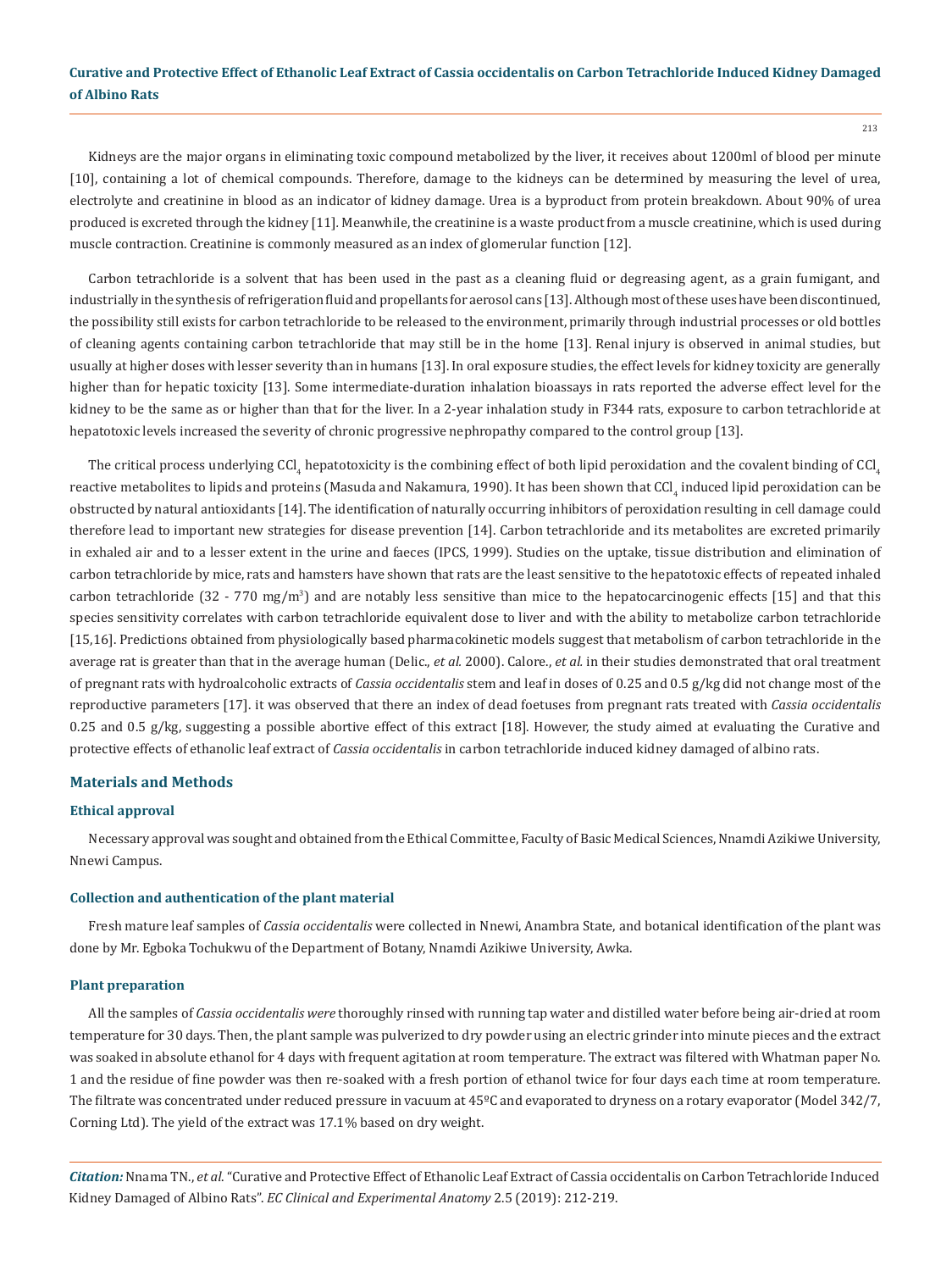#### **Animal care**

All experimental investigations were done in compliance with "humane animal" as stated in the "Guide to the care and use of Laboratory Animals Resources" (NRC, 2011). A total of 30 male albino wistar rats were used for this study. Animals were acclimatized for two (2) weeks in the animal holding unit of the Anatomy Department, Faculty of Basic Medical Sciences, Nnamdi Azikwe University, Nnewi Campus. The animals were maintained under standard and good laboratory conditions of light (12 hours), temperature (23  $\pm$ 2°C), humidity (60% - 70%) and ventilation. They were given standard rat diet purchased from the same farm to avoid changes in dietary compositions and weight variability and adequate water ad libitum was given.

#### **Experimental protocol and animal grouping**

After acclimatization, animals were divided into six groups; A, B, C, D, E and F ( $n = 5$ ). Group A was the control group with animals receiving feeds (Grower's Mesh produced by flour mills Nigeria) and distilled water only. Considering the lethal dose which was reported in a study by Nnama., *et al.* [19]*;* the animals were grouped and treated as follows;

- Group B: Carbon tetrachloride 0.2 mls, diluted with 'olive oil/kg daily for 2 weeks.
- Group C: Carbon tetrachloride 0.2 mls, diluted with 'olive oil/kg for 2 weeks then carbon tetrachloride 0.2 mls diluted with 'olive oil /kg + *Cassia occidentalis* 1000 mg/kg for 4 weeks.
- Group D: Carbon tetrachloride 0.2 mls, diluted with 'olive oil/kg for 2 weeks then carbon tetrachloride 0.2 mls diluted with 'olive oil /kg + *Cassia occidentalis* 2000 mg/kg for 4 weeks.
- Group E: *Cassia occidentalis* 1000 mg/kg for 2 weeks then carbon tetrachloride 0.2 mls, diluted with 'olive oil /kg + *Cassia occidentalis* for 4weeks.
- Group F: *Cassia occidentalis* 2000 mg/kg for 2 weeks then carbon tetrachloride 0.2mls, diluted with 'olive oil + *Cassia occidentalis* for 4weeks.

Carbon tetrachloride and ethanolic leaf extract of *Cassia occidentalis* was done orally using 2 mls syringe and a cannula.

#### **Animal sacrifice, organ harvesting and collection of blood samples**

At the end of the experiment, animals were anesthetize *with diethyl ether in a close jar,* blood samples were collected directly from the apex of the heart (at the thoracic region) using 2 ml syringes and *put into plain* serum bottle, and then serum were separated by centrifugation and was stored in a refrigerator of temperature -18°C for biochemical analysis. Thereafter the animals were sacrificed with overdose of anesthetic (diethyl ether). Each animal was placed on the dissecting board, pinned to the board and dissecting set (sharp scalpel on scalpel holder for making incision; scissors for cutting and dissecting forceps for harvesting) were used to harvest the kidney which was immediately weighed before transferring into 10% formal saline for proper fixing for histological sectioning and histochemical analysis.

#### **Biochemical analysis**

Blood samples collected and centrifuged were used for kidney function assessment i.e. analysing the level of urea and creatinine

#### **Statistical analysis**

Data were expressed *as* Mean ± Standard Deviation (SD) using tables. The differences between the groups were compared for statistical significance by using ANOVA and student " test.  $P < 0.05$  was taken as the significant level.

#### **Results**

Table 1 showed organ weight for test and control groups, data showed mean and standard deviation. Analysis of variance (ANOVA) between groups showed significant difference in weights of the left kidney (p < 0.05) when compared with the negative control group B.

*Citation:* Nnama TN., *et al*. "Curative and Protective Effect of Ethanolic Leaf Extract of Cassia occidentalis on Carbon Tetrachloride Induced Kidney Damaged of Albino Rats". *EC Clinical and Experimental Anatomy* 2.5 (2019): 212-219.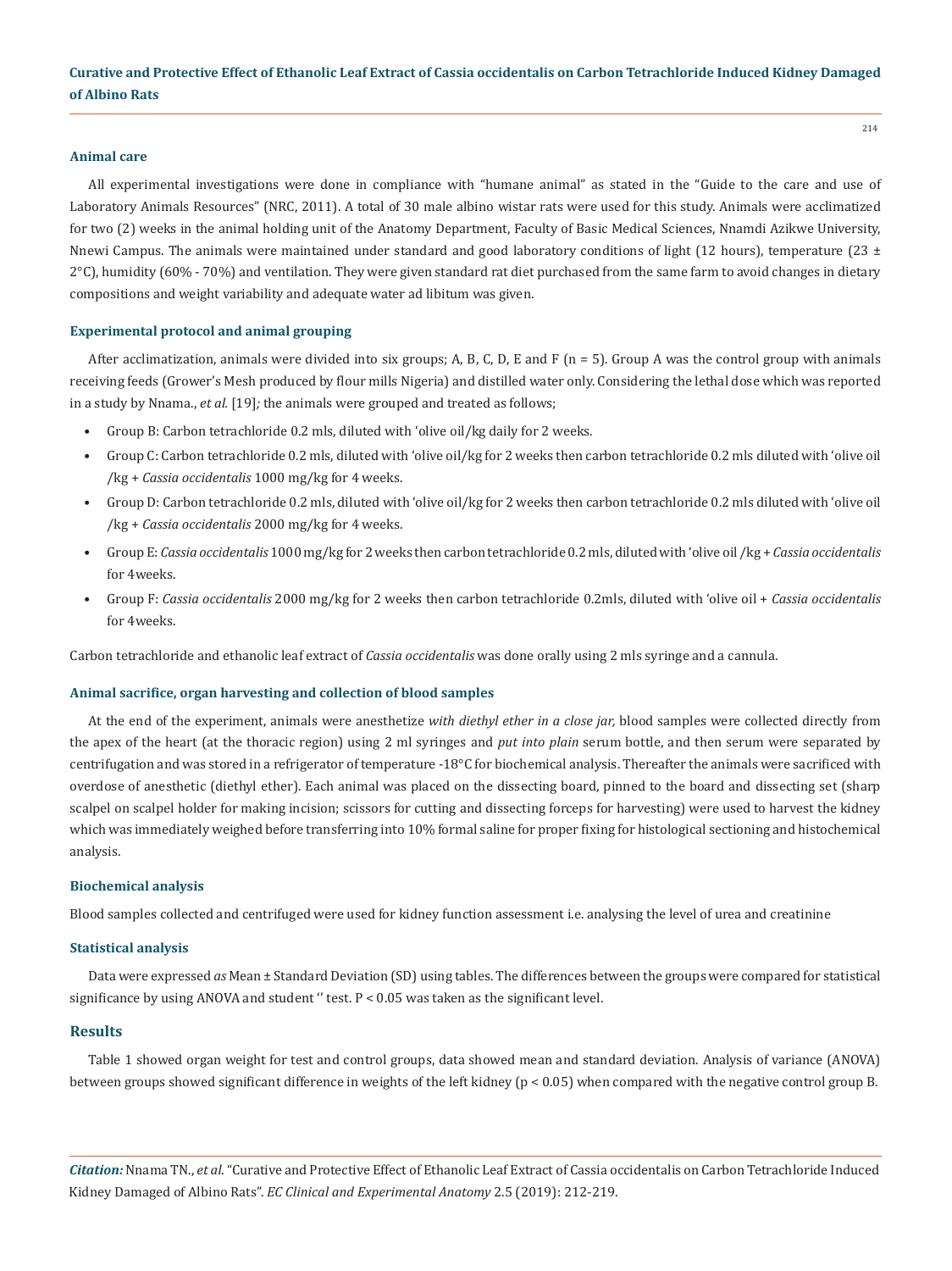| <b>Organ Wt</b>                                                      |                                                                           |  |                   |                   | $\mid$ Group A(g) $\mid$ Group C(g) $\mid$ Group D(g) $\mid$ Group E (g) $\mid$ Group F (g) $\mid$ Group B -(-ve Control) $\mid$ Sig |       |
|----------------------------------------------------------------------|---------------------------------------------------------------------------|--|-------------------|-------------------|--------------------------------------------------------------------------------------------------------------------------------------|-------|
| Right Kidney   $0.85 \pm 0.13$ *   $0.70 \pm 0.00$   $0.73 \pm 0.05$ |                                                                           |  | $0.73 \pm 0.13$   | $0.73 \pm 0.13$   | $0.55 \pm 0.21$                                                                                                                      | 0.075 |
| Left Kidney                                                          | $\vert 0.78 \pm 0.05^* \vert 0.88 \pm 0.05^* \vert 0.70 \pm 0.00^* \vert$ |  | $0.70 \pm 0.08^*$ | $0.70 \pm 0.08^*$ | $0.55 \pm 0.21$                                                                                                                      | 0.004 |

## *Table 1: Organ weight for test and control groups.*

Table 2 showed relative organ weight for test and control group, data showed means and standard deviation. Analysis of variance (ANOVA) between groups showed significant difference in % relative weight of the left kidney (p < 0.05). Post-hoc analysis further depicted significant increase in % relative weight between normal control and test groups with the - Ve control group.

| % of Organ Weight in<br><b>Relation to Body Weight</b> | <b>Group A</b>   | <b>Group C</b>   | <b>Group D</b>   | <b>Group E</b>   | <b>Group F</b>  | <b>Control Group B</b> | <b>Sig</b> |
|--------------------------------------------------------|------------------|------------------|------------------|------------------|-----------------|------------------------|------------|
| Right Kidney                                           | $0.43 \pm 0.07*$ | $0.34 \pm 0.01$  | $0.36 \pm 0.02$  | $0.37 \pm 0.07*$ | $0.36 \pm 0.15$ | $0.25 \pm 0.10$        | 0.056      |
| Left Kidney                                            | $0.39 \pm 0.01*$ | $0.42 \pm 0.03*$ | $0.34 \pm 0.01*$ | $0.36 \pm 0.04*$ | $0.46 \pm 0.10$ | $0.25 \pm 0.10$        | 0.003      |

*Table 2: Percentage of Organ Weight Relative to Body Weight of the albino rats.*

Table 3 showed kidney function test for all groups data showed, mean and standard deviation. Analysis of variance (ANOVA) showed significant difference in creatinine (p < 0.005), urea (p < 0.05).

| <b>Parameter</b>   | <b>Group A</b>     | <b>Group C</b>     | <b>Group D</b>    | <b>Group E</b>                        | <b>Group F</b>   | <b>Group B (control)</b> | Sig   |
|--------------------|--------------------|--------------------|-------------------|---------------------------------------|------------------|--------------------------|-------|
| Creatinine(mmol/l) | $27.30 \pm 2.15^*$ | $57.73 \pm 6.23^*$ | $58.03 \pm 7.10*$ | $29.57 \pm 0.47^*$ 65.07 $\pm 3.36^*$ |                  | $9.15 \pm 1.34$          | 0.000 |
| Urea(mmol/l)       | $3.20 \pm .40^*$   | $3.03 \pm .71*$    | $3.67 \pm .12^*$  | $1.90 \pm 0.00*$                      | $3.80 \pm .26^*$ | $1.45 \pm .35$           | 0.002 |

*Table 3: Kidney function test for all groups.*

*\* Significant increase (p < 0.05) when compared to the control.*

## **Histological findings**



*Plate 1: Photomicrograph of the kidney of group A (control) of albino rat, with a normal kidney histo-architectural features with no visible lesion, showing proximal convoluted tubule (PCT), distal convoluted tubule (DCT) and glomerulus (G) of normal histology [H&E ×400].*

*Citation:* Nnama TN., *et al*. "Curative and Protective Effect of Ethanolic Leaf Extract of Cassia occidentalis on Carbon Tetrachloride Induced Kidney Damaged of Albino Rats". *EC Clinical and Experimental Anatomy* 2.5 (2019): 212-219.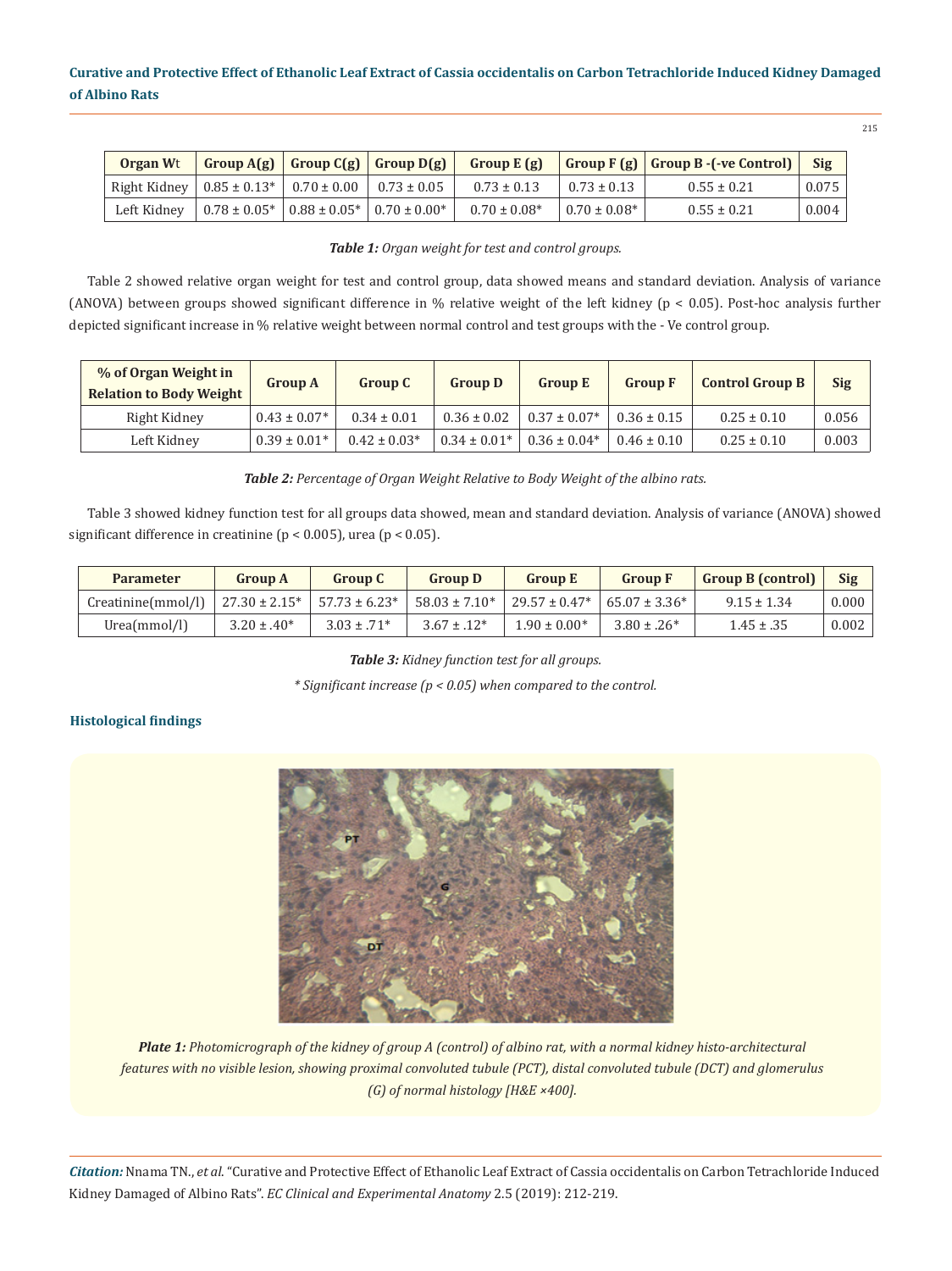216



*Plate 2: Photomicrograph of the kidney of group B (-Ve control) of albino rat, showing very severe diffuse interstitial congestion and haemorrhage, glomerulus (GL). Many tubules are necrotic and have protein casts. Renal tubules (RT) [H&E×400].*



*Plate 3: Showed the Photomicrograph of kidney of group C of albino rat showing the renal glomeruli (G) and the renal tubules (P) entirely disrupted [H&E×400].*



*Plate 4: Photomicrograph of the kidney of group D of albino rat showing kidney tubules are degenerated and have protein casts. Distal tubules (DT), proximal tubules (PT) [H&E×400].*

*Citation:* Nnama TN., *et al*. "Curative and Protective Effect of Ethanolic Leaf Extract of Cassia occidentalis on Carbon Tetrachloride Induced Kidney Damaged of Albino Rats". *EC Clinical and Experimental Anatomy* 2.5 (2019): 212-219.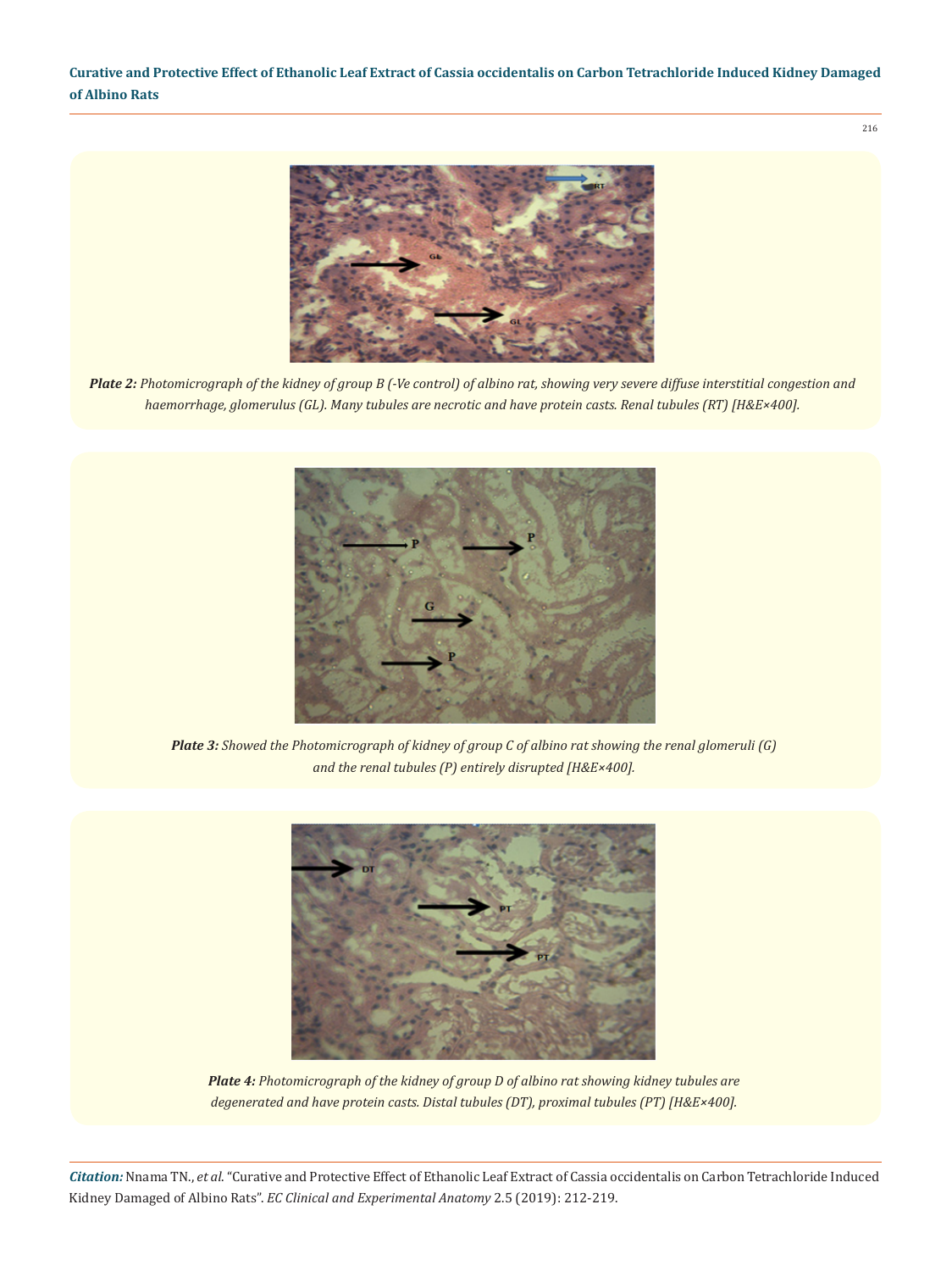

*Plate 5: Showed the Photomicrograph of kidney of group E of albino rat showing proximal tubules (P) distal tubules (D) with protein cast in their lumina [H&E×400].*



*Plate 6: Photomicrograph of the kidney of group F of albino rat showing the tubules having enlarged Lumina (RT) and a mild congestion of the renal cortex (RC) [H&E×400].*

## **Discussion and Conclusion**

Nephrotoxicity is one of the most common kidney problems and occurs when body is exposed to a drug or toxin. Many medicinal plants have been reported to exhibit protective effect and curative effects of renal tissues against injuries.

The organ body weight ratio is defined as the ratio of the organ weight to that of the body weight of the organism. This ratio gives an idea of whether the extract administered interacts with the various organs favorably or unfavorably. The result of the organ body ratio revealed a gradual significant difference in the ratio with increase in the organ ration of the left kidney which agreed with the study by [Möell 1956](http://www.scielo.br/scielo.php?script=sci_arttext&pid=S0102-09352016000501137#B16), that it is known that the left kidney is larger than the right one, regardless of gender [20]. Equally, the result of organ weight (Table 1) showed significant difference in weights of the left kidney (p < 0.05) when compared with the negative control group B.

Administration of the carbon tetra chloride to rats induced renal toxicity, observed from the study the reno protective and curative ability of the ethanolic leaf extract was seen across the test group which lead to the significant differences observed in the level of

*Citation:* Nnama TN., *et al*. "Curative and Protective Effect of Ethanolic Leaf Extract of Cassia occidentalis on Carbon Tetrachloride Induced Kidney Damaged of Albino Rats". *EC Clinical and Experimental Anatomy* 2.5 (2019): 212-219.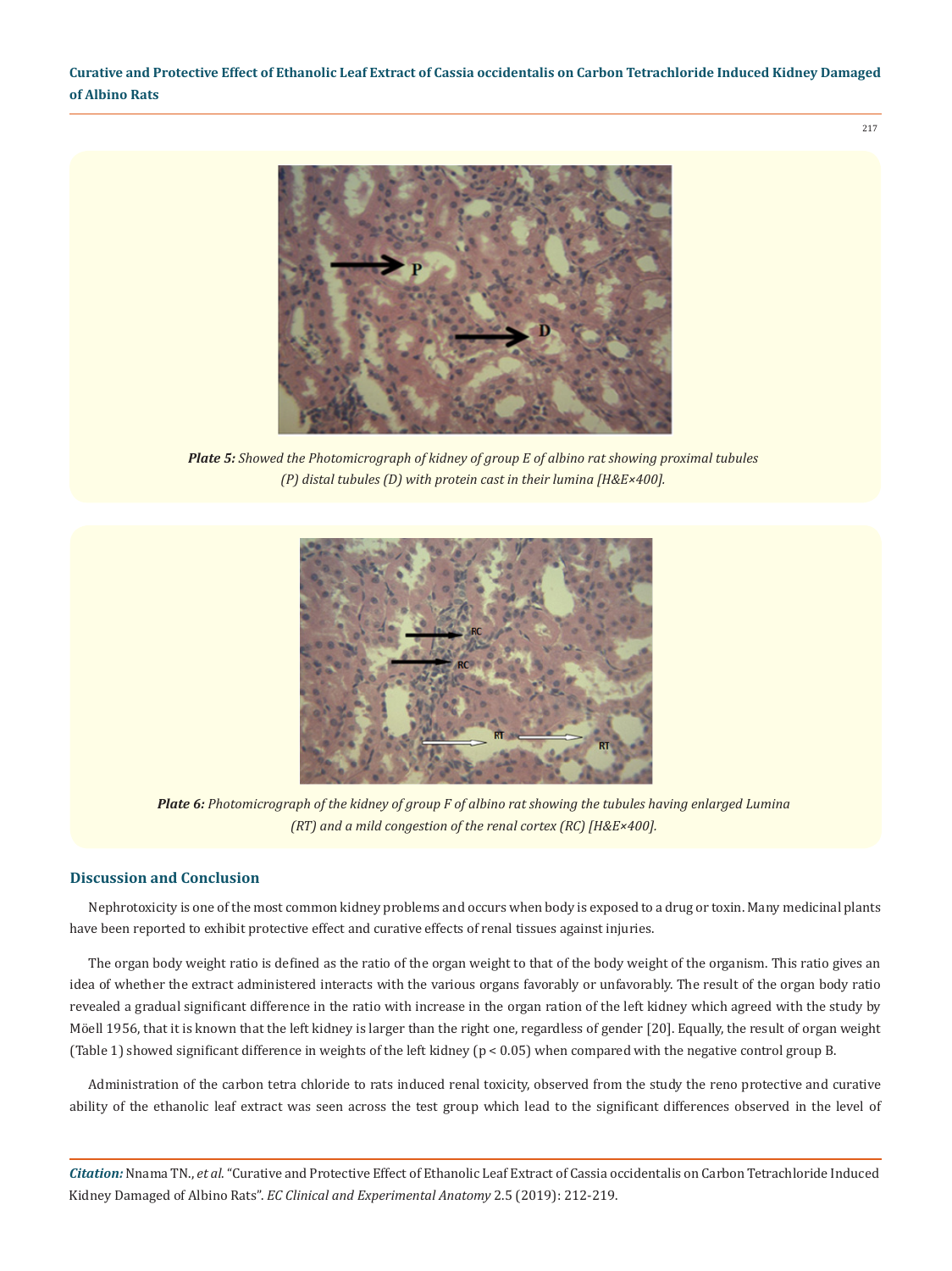218

urea and creatinine (Table 3) when compared to negative test control (-ve control) kidney function parameters and was supported by histopathological analysis of the tissues which showed very severe diffuse interstitial congestion and haemorrhage, glomerulus (GL) to structures of the kidney just have protein casts and the tubules having enlarged Lumina (RT) and a mild congestion of the renal cortex (Plate 3-6). This may be as a result of un-favorable interaction (cellular constriction and inflammation) of the extract or its component with the respective organs. The histo pathological findings also revealed that the protective and curative efficacy of the leaf extract maybe dose dependent as such that the higher the dose, the higher the efficacy. The study agreed with a research by Alhassan., *et al.* [3] that following administration of the extract led to slight decrease in both serum urea and creatinine suggesting that the extract does possess a nephron-curative effect on the kidney. Tanimu and Wudil 2012, reported that the leave extract has a curative effect on kidney using 300, 600, and 900 mg/kg does of the extract for 14 days. The observed decrease in the serum urea and creatinine concentration may become significant at higher dosage of the extract [21].

Conclusively, following the administration of ethanolic leaf extract of *Cassia occidentalis*, that the extract possessed restorative and protective efficacy and therefore may be recommended for the treatment of kidney related diseases.

## **Bibliography**

- 1. World Health Organisation (WHO). "Traditional medicine in some Asian and African countries" (2011).
- 2. World Health Organisation WHO. "Fifth-Six World Health Assembly report on traditional Medicine". (2003).
- 3. Alhassan AJ., *et al*[. "Effect of Aqueous Root Extract of Cassia occidentalis on Acetaminophen Induced Hepatorenal Toxicity Rat](https://www.researchgate.net/publication/316788826_Effect_of_Aqueous_Root_Extract_of_Cassia_occidentalis_on_Acetaminophen_Induced_Hepatorenal_Toxicity_Rat_Model)  Model". *[Saudi Journal of Biomedical Research](https://www.researchgate.net/publication/316788826_Effect_of_Aqueous_Root_Extract_of_Cassia_occidentalis_on_Acetaminophen_Induced_Hepatorenal_Toxicity_Rat_Model)* 2.2 (2017):19-26.
- 4. Hussein MMM. "Growth of Senna occidentalis (L.) Link in sandy soil as affected by fertilization and some amendments". Cairo University, Bulletin of Faculty of Agriculture 54 (2003): 189-216.
- 5. Bello AB., *et al*. "Toxicological Effects of Oral Consumption of Aqueous Leaves Extract of Senna occidentalis on Experimental Animals (Albino Rats)". *Dutse Journal of Pure and Applied Sciences* 3 (2017): 1.
- 6. Sara FS., *et al*[. "Antihepatotoxic activity of Cassia occidentalis".](https://www.tandfonline.com/doi/abs/10.3109/13880209409082990) *International Journal ofPharmacognosy* 32 (1994): 178-183.
- 7. Jafri MA., *et al*[. "Hepatoprotective activity of leaves of Cassia occidentalis against paracetamol and ethyl alcohol intoxication in rats".](https://www.ncbi.nlm.nih.gov/pubmed/10473185)  *[Journal of Ethnopharmacology](https://www.ncbi.nlm.nih.gov/pubmed/10473185)* 66.3 (1999): 355-361.
- 8. Selvam V. "Trees and Shrubs of the Maldives". Bangkok, Thailand: Thammada Press Co., Ltd. (2007).
- 9. Vashishtha VM., *et al*[. "Clinical and pathological features of acute toxicity due to Cassia occidentalis in vertebrates".](https://www.ncbi.nlm.nih.gov/pubmed/19700797) *Indian Journal of Med Research* [130.1 \(2009\): 23-30.](https://www.ncbi.nlm.nih.gov/pubmed/19700797)
- 10. Tortora GJ and Grabowski SR. "Principles of Anatomy and Physiology". Hoboken: John Wiley and Sons (2011).
- 11. Moore EM., *et al*[. "The meaning of acute kidney injury and its relevance to intensive care and anaesthesia".](https://www.ncbi.nlm.nih.gov/pubmed/23194202) *Anaesthesia and intensive care* [40.6 \(2012\): 929-948.](https://www.ncbi.nlm.nih.gov/pubmed/23194202)
- 12. Liao MT., *et al*[. "Insulin resistance in patients with chronic kidney disease".](https://www.ncbi.nlm.nih.gov/pmc/articles/PMC3420350/) *BioMed Research International* (2012): 691369.
- 13. [CDC. "Toxicological profile for carbon tetrachloride relevance to public health" \(2019\): 13-25.](https://www.atsdr.cdc.gov/toxprofiledocs/index.html)
- 14. Subramanian LR., *et al*[. "Prevention of CC14 induced hepatotoxicity by aqueous extract of Tumeric".](https://www.sciencedirect.com/science/article/pii/S0271531799000111) *Nutrition Research* 19.3 (1999): [429-441.](https://www.sciencedirect.com/science/article/pii/S0271531799000111)

*Citation:* Nnama TN., *et al*. "Curative and Protective Effect of Ethanolic Leaf Extract of Cassia occidentalis on Carbon Tetrachloride Induced Kidney Damaged of Albino Rats". *EC Clinical and Experimental Anatomy* 2.5 (2019): 212-219.